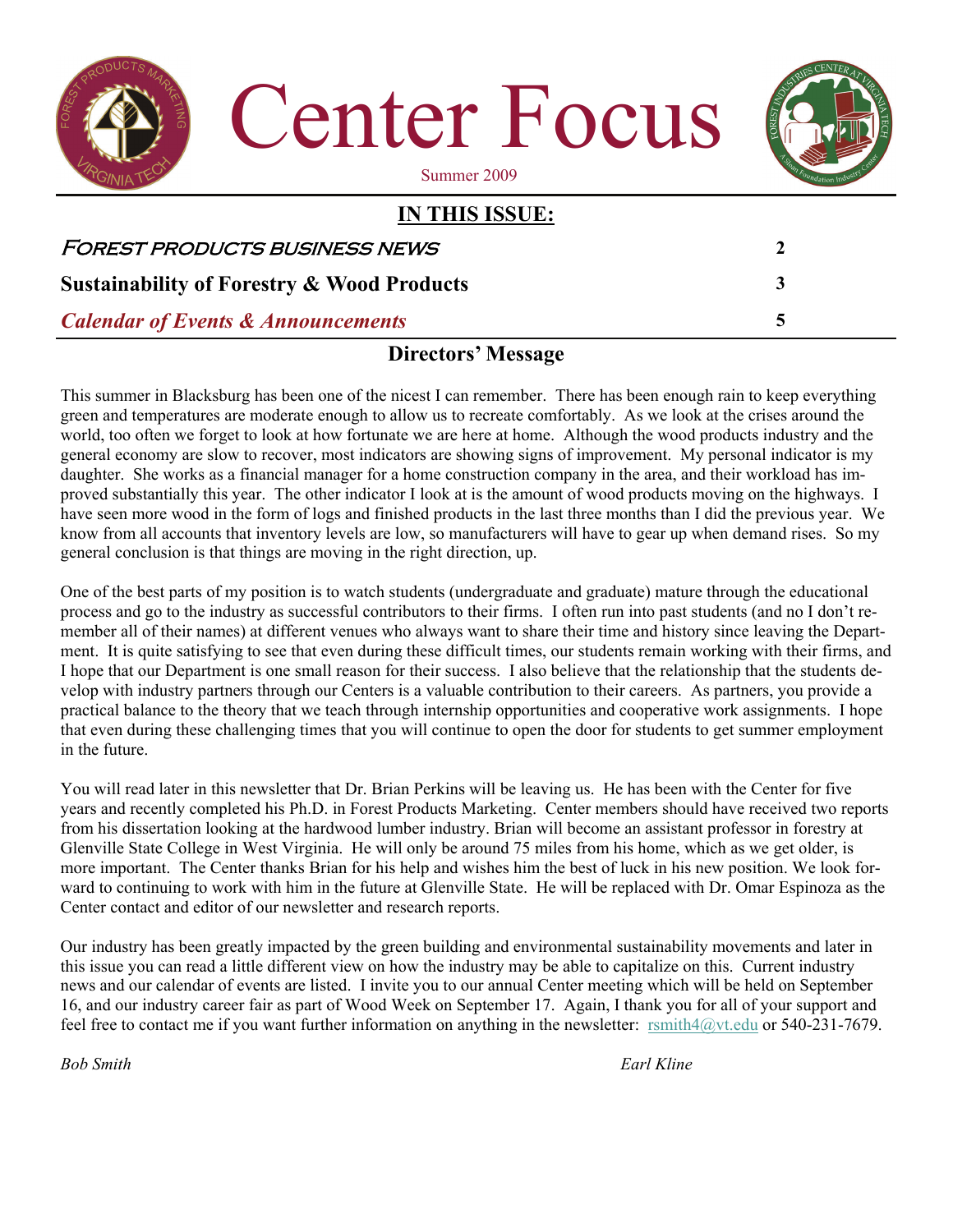## Forest products business news

- The Canadian government has provided FPInnovations with \$80 million for product innovation and emerging technology demonstrations. Source: *eSource Canada Business News Network.*
- Canada is looking at supporting their pulp producers in response to the black liquor tax credit loophole that has given U.S. producers an estimated \$6 –8 billion in tax rebates. Source: *Victoria Times Colonist.*
- Stanley Furniture announced a 36.4% decrease in net sales from the 1Q last year. This lead to a loss of \$0.23 per share. Source: *Business Wire.*
- According to the *Canadian Architect*, the 2010 Olympics Speed Skating Oval will be built from glulam timbers which will span 100 meters. The structure will use approximately 1 million board feet of lumber from beetle-killed trees.
- The state of Maine will receive \$11.4 million to convert 15 public buildings to wood heating as part of the stimulus bill. Source: *States News Service.*
- According to *Business Wire*, RockTenn, a manufacturer of paper products, has achieved triple chain-of-custody certification from FSC, SFI and PEFC at its Marion, NC folding carton plant.
- The Biomass Thermal Energy Council will partner with RISI to enable its members a discount to RISI's Wood Biomass Market Report. Source: *PR Newswire.*
- According to the Targeted News Service, Reedsburg Hardwoods installed a 300 horsepower wood-waste boiler to provide heat and steam for their lumber drying operations. This was made possible in part to the Wisconsin Power and Light's Shared Savings program.
- *US Fed News* reported that Roy Anderson Lumber increased their lumber exports to China by 250% after receiving international trade assistance from the Kentucky Cabinet for Economic Development.
- Senator John Thune, (SD) has proposed a plan to fight the mountain pine beetle epidemic in the Black Hills National Forest. Source: *US Fed News*.
- Loggers and environmentalist have agreed to a management plan for the Rogue River-Siskiyou National Forest in Oregon that includes a thinning on 980 acres. Source: *Greenwire.*
- Employees went back to work at the former Wood Structures which went bankrupt earlier in the year. Company managers and Boise Cascade bought the wood truss manufacturer and restarted a new company called Boise Structural Solutions. Source: *Portland Press Herald.*
- The never ending softwood lumber dispute between the US and Canada has been reignited by subsidies and bailouts in both countries.

Forest Products Business News has been designed for educational and engagement purposes only. The intention is to report news that affects various business segments of the forest products industry. Any comments or questions should be referred to:  $cf.$ editor $@$ vt.edu

## **Center Focus**

Published Quarterly by The Center for Forest Products Marketing and Management

Department of Wood Science and Forest Products Virginia Tech 1650 Ramble Road Mail Code 0503 Blacksburg, VA 24061

> **EDITOR**  Brian Perkins

**CONTRIBUTING EDITORS**  Angie Riegel Bob Smith

#### **PHONE: (540) 231-4406 FAX: (540) 231-8868**

VT/0023/0801/1.7M/220696



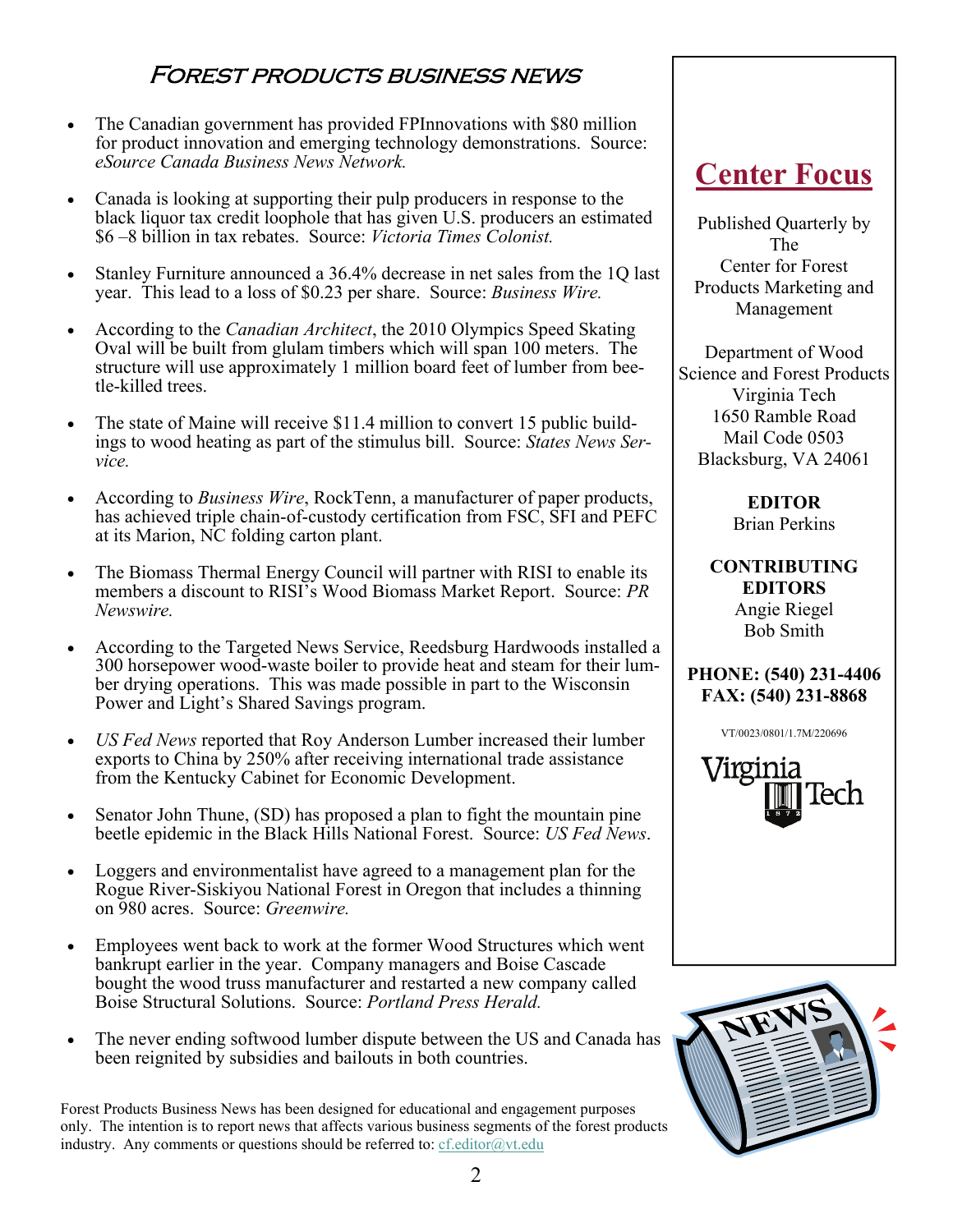#### **Sustainability of Forestry & Wood Products**

 Sustainability has gained more prominence in recent years especially in forestry and wood products with developments in climate change and green building. Sustainability is a term that can have many meanings but a general definition is that it is the ability of the earth to meet the needs of current and future generations. There are numerous connections between sustainability, forestry and wood products. Obviously, forestry supplies the timber and logs that are transformed into wood products by manufacturers. Many point to the facts that in the U.S., we only harvest about 2% of forestland each year, we are growing more wood than we harvest and that forestland acreage has remained more or less steady as evidence of the industry's sustainability. Wood is often lauded for its environmental benefits because it is reusable, recyclable, biodegradable, takes very little fossil fuel energy to make, stores carbon, and is a good insulator. Yet these attributes of forests and wood products aren't sufficient for them to be considered sustainable. We must examine the larger context of how forests and wood products are utilized.

 The other connection between wood products and forestry is one that is less obvious and receives much less attention. We know that the majority of our wood products are utilized for building homes and the various wood products that go in them. Like it or not, the forest industries are driven by the demand for residential housing and commercial construction. In some cases, houses are built in forests on large lots. This usually takes forestland out of production and reduces the supply of available forestland. Consumers not only want a house built from wood but they want to live in the forest as well. In this scenario, the demand for housing leads to demand for wood products and forestry and yet this results in the loss of forestland and the loss of forest available for timber production. All three parties, the forester, the wood manufacturer and the homeowner, can claim that they are being environmentally friendly or sustainable but as we see the net effect is a loss of forestland due to housing.

 In other cases, houses are built on agricultural land which in much of the eastern U.S. was once likely forested. This land is no longer available for agriculture so other agricultural land has to be brought into production. This loss of agricultural land in the U.S. requires more imported food or increased agricultural productivity on existing lands. Increasing agricultural production usually leads to deforestation or loss of conservation reserves because more land is needed and to increase productivity more fertilizer is utilized. Neither of these actions are good for the environment. According to the USDA, in the U.S. between 1949 and 1997, 48 millions acres were converted to urban areas — 1 million acres per year! Housing developments and associated suburban sprawl accounts for much of this land use change. So despite our best intentions to manage forests sustainably and for multiple values, and to use wood because it is one of the greenest materials available, the results of the way that wood is used to build single family houses often leads to land use change, and this has severe environmental impacts.

 As one drives through the D.C. metro area for example, one gets a sense of the impact that the low rise wood building system (single family home construction) has brought. Multi-family housing (i.e.: condominiums and town houses) takes up less space but there is still much sprawl associated with this type of building. Look at all the sprawl, development, and the associated traffic jams created by people having to drive far away from their work to be able afford a home. A home that is often just a few feet from their neighbor's home. If you are going to be ten feet from your neighbor, doesn't it make more sense just to live in a townhouse and share the larger piece of land? Alas, Americans are individual, fearful of cooperating, and the stereotypical American dream is to own your own home not your own apart-

3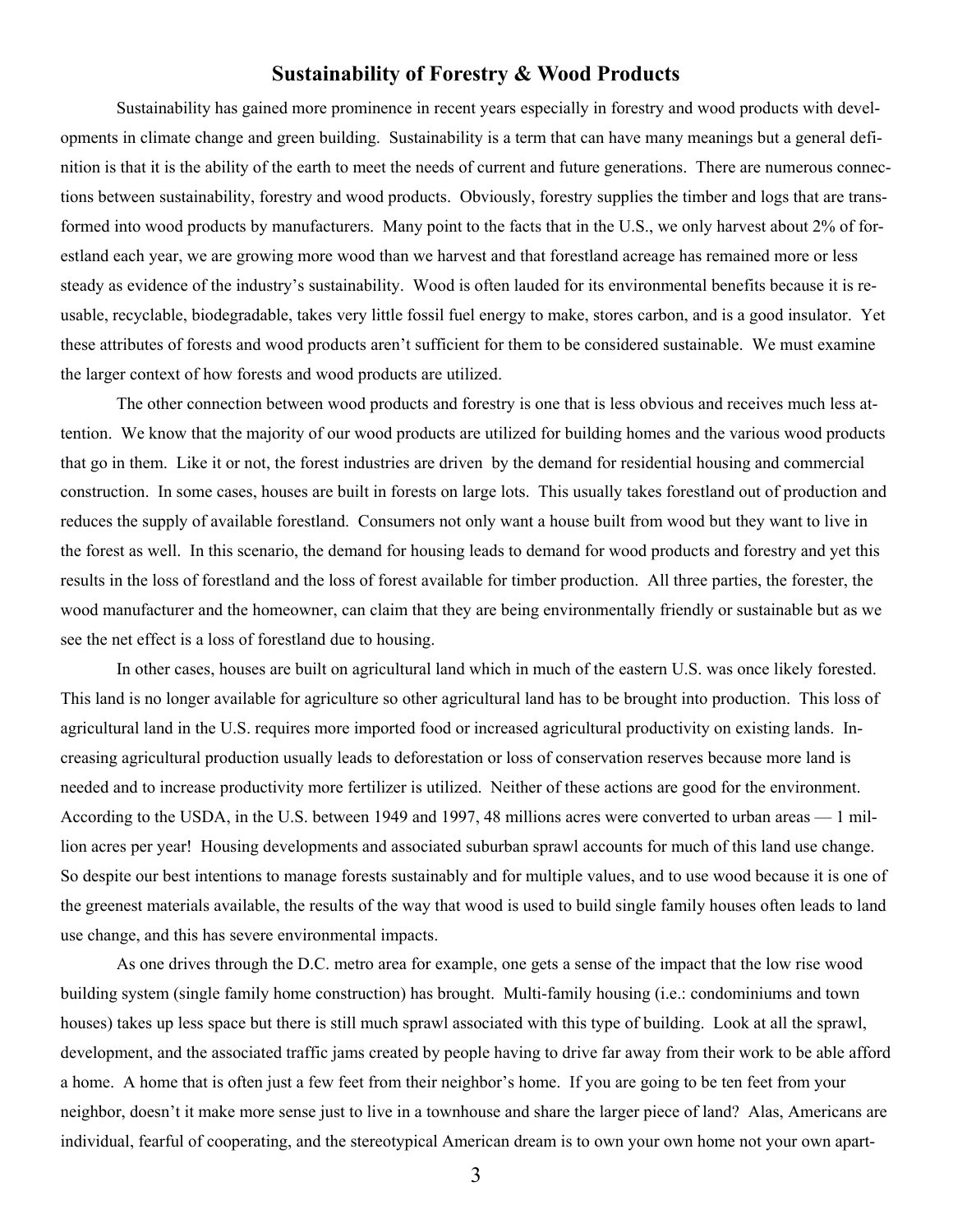ment. Not surprisingly, much of our economy is based on commercial and residential construction. Recent events such as the popping of the housing bubble, the mortgage fraud, and the financial crisis tells me that all of this construction was not economically sustainable. I think that most people would agree that in the long run the suburban sprawl and low rise wood residential construction found near so many of our metro areas is certainly not environmentally sustainable. So even though in general and on a broad scale our forests and wood products are sustainable and certified, we as an industry must acknowledge that the way in which we use wood is often not sustainable.

 If the way in which we use wood is not sustainable, then what are the alternatives? In my opinion, I think that the answer is to build up and not out. We also need to design wood products to be easily reused, recycled or composted. First lets discuss building up and not out and then wood product reuse. Building up usually requires steel construction. Do high rise buildings built from steel have a lesser environmental impact? A direct comparison between steel high rise and low rise wood buildings could be calculated by dividing the total carbon footprint  $(CO<sub>2</sub> tons)$  by the area of the building (acres) and by the number of occupants. This calculation would give you the  $CO<sub>2</sub>$  tons/acre/person housed of each building type. I imagine that high rise steel buildings would have a lower environmental impact due to the large number of people housed. However, I don't have those calculations to present. Also, this doesn't count the effects of the associated sprawl, gasoline consumption, etc. that is needed with low rise construction.

 Being an advocate for wood, I think we must look to the Europeans who build with wood up to 8 or 9 stories high. They utilize cross laminated panels and glue-laminated beams and panels in their commercial buildings. The cross laminated panels are pre-fabricated solid wood panels that are designed to be used as roofs, walls, ceilings and floors (see picture). The forest and wood industries should promote this type of construction in the U.S. which uses



large quantities of wood yet has a smaller building footprint for each occupant compared to traditional housing. This would have the beneficial effect of decreasing the exposure of the industry to the residential housing market.

 Wood product manufacturers traditionally give little thought to recycling or reuse when designing products. The pattern of forest—manufacturer— consumer —waste is a given with only small research efforts made for recycling or reuse. Why can't we discover ways to close the loop? Diverting waste from the landfill and sending it back to the forest. Wood could be composted to serve as a soil amendment

or fertilizer in intensive forest plantations, decommissioned treated wood or recycled paper could serve as a soil erosion control products on timber harvesting jobs, roads or hiking trails, and biochar made from chipped wood waste could serve as a soil amendment while storing carbon. By bringing wood back to the forest, the long term sustainability and productivity of the forest would be maintained while not relying on fossil fuel fertilizers. The transportation and logistics system is already in place. The forest industries could benefit economically and environmentally from a new business model that is based on forest stewardship and enabling consumers to utilize forest products in a truly sustainable fashion.